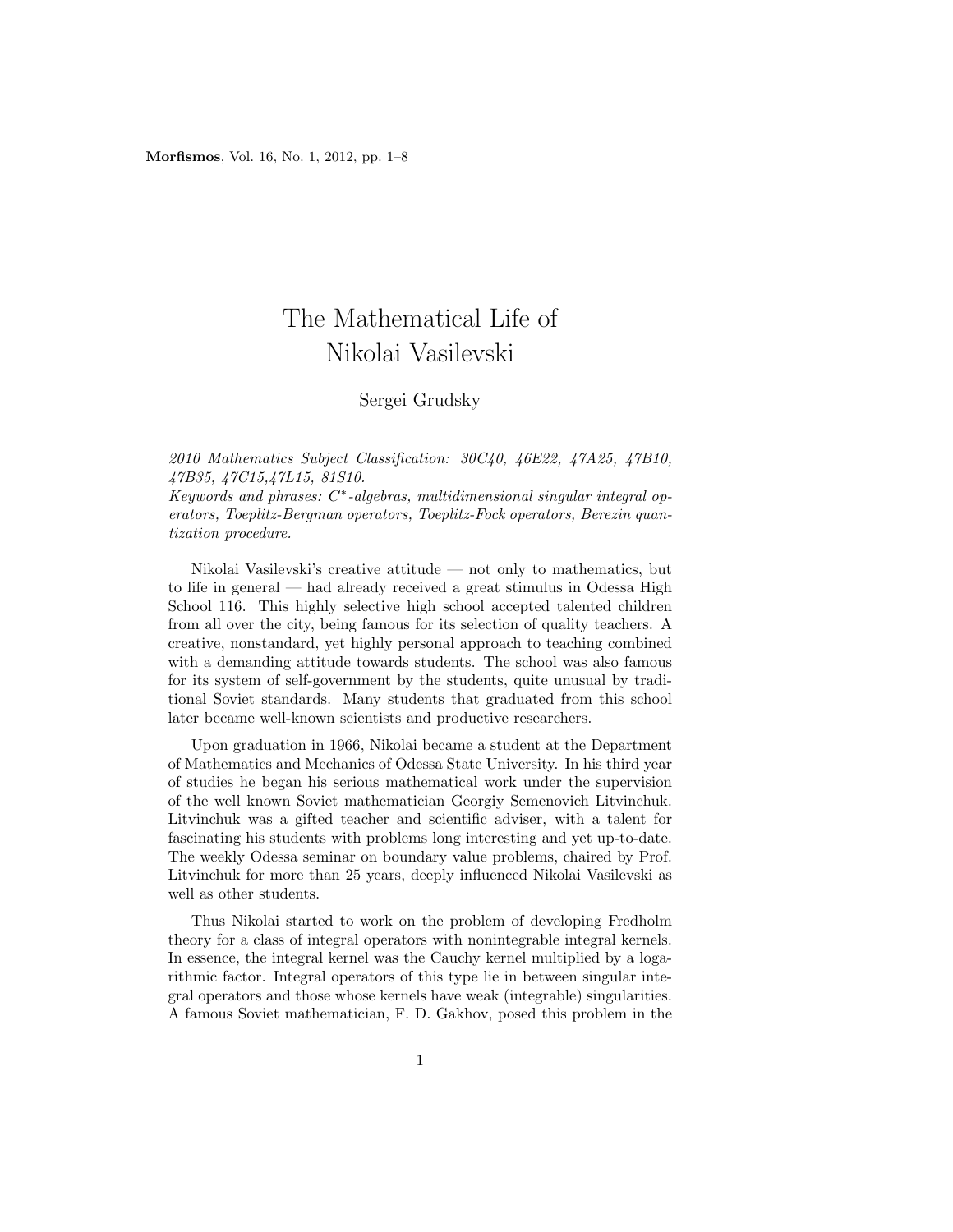early 1950s, and it remained open for more than 20 years. Nikolai managed to provide a complete solution in a much more general setting than the original. While working on this problem, Nikolai revealed a key trait of his mathematical talent: his ability to penetrate deeply into the core of the problem, and to see rather unexpected connections between different theories. For instance, in order to solve Gakhov's problem, Nikolai utilized the theory of singular integral operators with coefficients having discontinuities of first kind, and the theory of operators whose integral kernels have fixed singularities — both theories having just appeared at that time. The success of the young mathematician was well recognized by a broad circle of experts working in the area of boundary value problems and operator theory. Nikolai was awarded the prestigious M. Ostrovskii Prize in 1971, given to young Ukrainian scientists with the best research work. Due to his solution of the famous problem, Nikolai quickly entered the mathematical community, and became known to many prominent mathematicians of that time. In particular, he was influenced by regular interaction with outstanding mathematicians such as M. G. Krein and S. G. Mikhlin.

Nikolai graduated from Odessa State University in 1971, obtaining his Master degree. After two years he defended his Ph.D. thesis, and in the same year he became an Assistant Professor at the Department of Mathematics and Mechanics of Odessa State University, where he was later promoted first to the rank of Associate Professor and then to Full Professor.

Having received the degree, Nikolai continued his active mathematical work. He quickly displayed yet another facet of his talent in approaching mathematical problems: his vision and ability to use general algebraic structures in operator theory, which, on the one hand, simplify the problem, and on the other, can be applied to many different problems. We will briefly describe two examples of this.

The first example is the method of orthogonal projections. In 1979, studying the algebra of operators generated by the Bergman projection together with the operators of multiplication by piecewise continuous functions, N. Vasilevski gave a description of the  $C^*$ -algebra generated by two self-adjoint elements s and n satisfying the properties  $s^2 + n^2 = e$  and  $sn + ns = 0$ . A simple substitution  $p = (e + s - n)/2$  and  $q = (e - s - n)/2$ shows that this algebra is also generated by two self-adjoint idempotents (orthogonal projections)  $p$  and  $q$  (and the identity element e). During the last quarter of the past century, the latter algebra was rediscovered by many authors around the world. Among all algebras generated by orthogonal projections, the algebra generated by two projections is the only tame algebra (excluding the trivial case of the algebra with identity generated by one orthogonal projection). All algebras generated by three or more orthogonal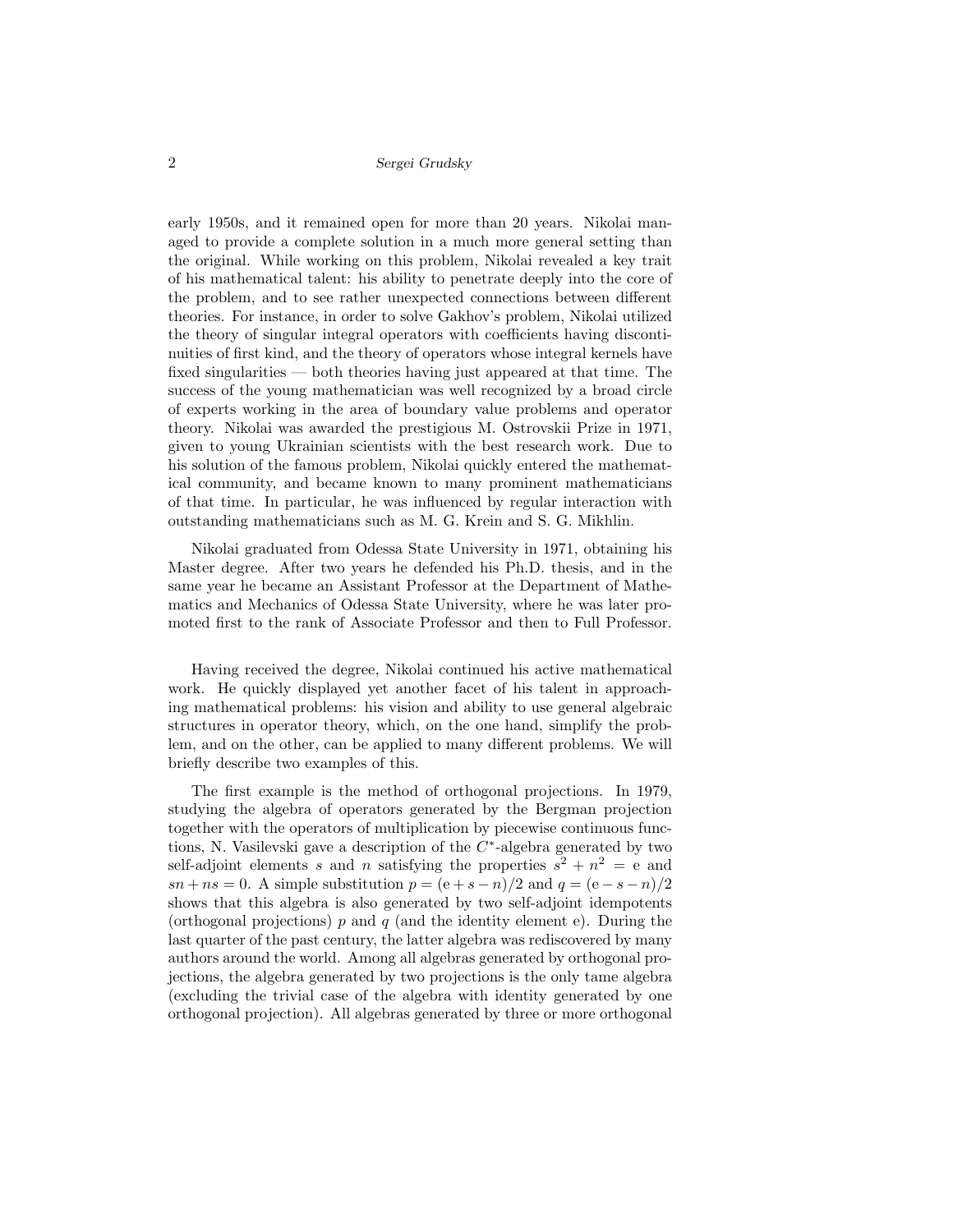projections are known to be wild, even when the projections satisfy some additional constraints. Many model algebras arising in operator theory are generated by orthogonal projections, and thus any information about their structure essentially broadens the set of operator algebras admitting a reasonable description. In particular, two and more orthogonal projections naturally appear in the study of various algebras generated by the Bergman projection and by piecewise continuous functions having two or more distinct limiting values at a point. Although these projections, say,  $P$ ,  $Q_1$ ,  $\ldots, Q_n$ , satisfy the extra condition  $Q_1 + \cdots + Q_n = I$ , they still generate, in general, a wild  $C^*$ -algebra. However, it was shown that the structure of this algebra is determined by the joint properties of certain positive injective contractions  $C_k$ ,  $k = 1, ..., n$ , satisfying the identity  $\sum_{k=1}^{n} C_k = I$ ; the structure is therefore determined by the structure of the  $C^*$ -algebra generated by the contractions. The principal difference between the case of two projections and the general case of a finite set of projections is now completely clear: for  $n = 2$  (with projections P and  $Q + (I - Q) = I$ ) we have only one contraction, and the spectral theorem leads directly to the desired description of the algebra. For  $n > 2$  we have to deal with the  $C^*$ -algebra generated by a finite set of noncommuting positive injective contractions, which is a wild problem. Fortunately, for many important cases related to concrete operator algebras these projections have yet another special property: the operators  $PQ_1P, \ldots, PQ_nP$  commute. This property makes the respective algebra tame, so it has a nice and simple description as the algebra of all  $n \times n$  matrix valued functions that are continuous on the joint spectrum  $\Delta$  of the operators  $PQ_1P, \ldots, PQ_nP$ , with a certain degeneration on the boundary of  $\Delta$ .

Another notable example of the algebraic structures used and developed by N. Vasilevski is his version of the Local Principle. The notions of locally equivalent operators and localization theory were introduced and developed by I. Simonenko in the mid-sixties. According to the tradition of that time, the theory was focused on the study of individual operators, and on the reduction of the Fredholm properties of an operator to local invertibility. Later, different versions of the local principle were elaborated by many authors, including G. R. Allan, R. Douglas, I. Ts. Gohberg, N. Ia. Krupnik, A. Kozak, and B. Silbermann. In spite of the fact that many of these versions are formulated in terms of Banach- or  $C^*$ -algebras, the main result, as before, reduces invertibility (or the Fredholm property) to local invertibility. On the other hand, at about the same time, several papers on the description of algebras and rings in terms of continuous sections were published by J. Dauns and K. H. Hofmann, M. J. Dupré, J. M. G. Fell, M. Takesaki and J. Tomiyama. These two directions have been developed independently, with no known links between the two series of papers. N. Vasilevski was the one who proposed a local principle which gives the global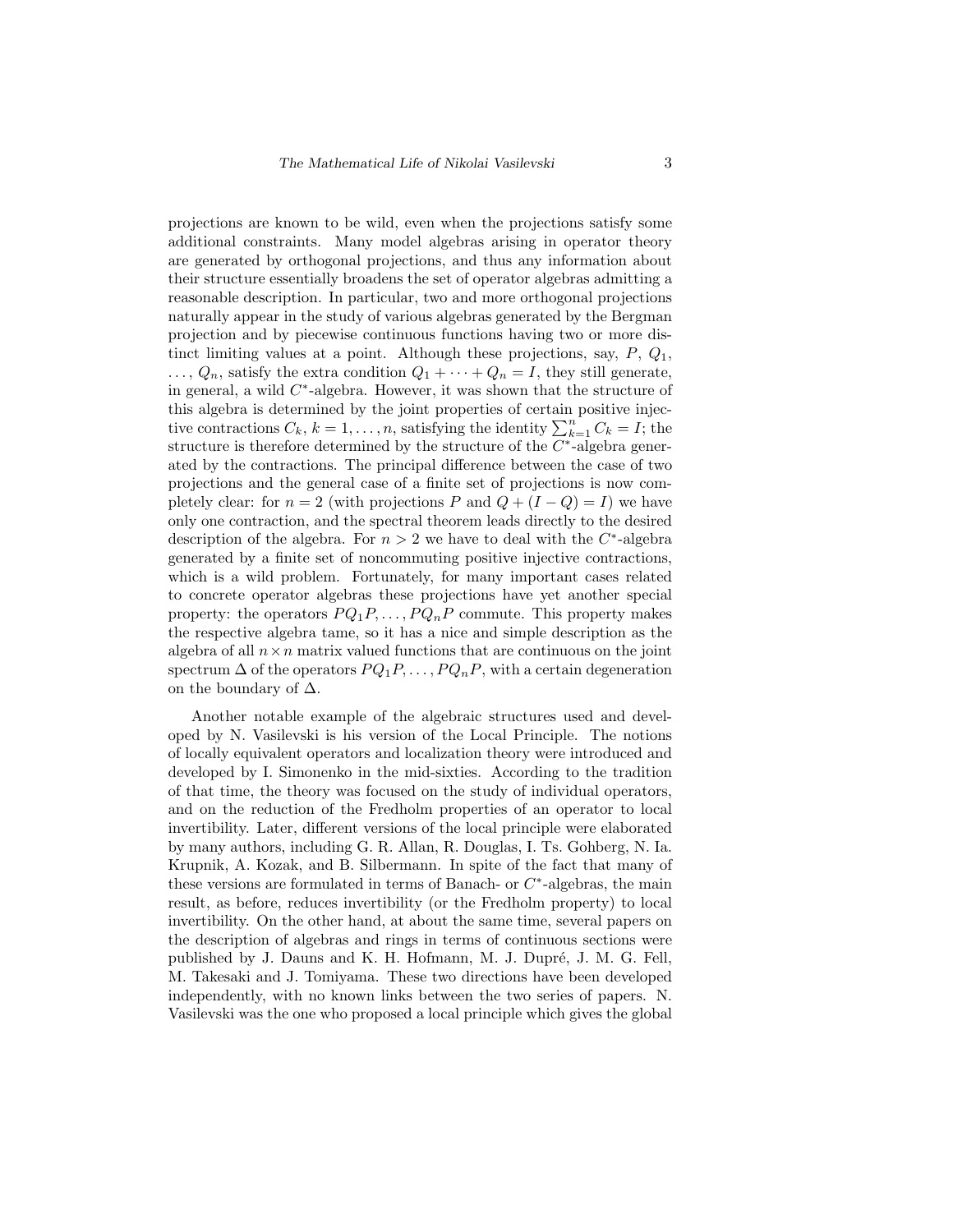description of the algebra under study in terms of continuous sections of a certain canonically defined C ∗ -bundle. This approach is based on general constructions of J. Dauns and K. H. Hofmann, and results of J. Varela. The main contribution consists of a deep re-comprehension of the traditional approach to the local principles unifying the ideas coming from both directions, resulting in a canonical procedure that provides the global description of the algebra under consideration in terms of continuous sections of a C ∗ -bundle constructed by means of local algebras.

In the eighties and even later, the main direction of the work of Nikolai Vasilevski has been the study of multidimensional singular integral operators with discontinuous coefficients. The main philosophy here is first to study algebras containing these operators, thus providing a solid foundation for the study of various properties (in particular, the Fredholm property) of concrete operators. The main tool has been the version of the local principle described above. This principle was not merely used to reduce the Fredholm property to local invertibility but also for a global description of the algebra as a whole based on the description of the local algebras. Using this methodology, Nikolai Vasilevski obtained deep results in the theory of operators with Bergman's kernel and piece-wise continuous coefficients, the theory of multidimensional Toeplitz operators with pseudodifferential presymbols, the theory of multidimensional Bitsadze operators, the theory of multidimension al operators with shift, etc. N. Vasilevski defended the Doctor of Sciences dissertation in 1988, based on these results, entitled "Multidimensional singular integral operators with discontinuous classical symbols".

Besides being a very active mathematician, N. Vasilevski is an excellent lecturer. His talks are always clear, sparkling, and full of humor, so natural for someone who grew up in Odessa, a city with a longstanding tradition of humor and fun. He was the first at Odessa State University to design and teach a course in general topology. Students enjoyed his lectures in calculus, real analysis, complex analysis, and functional analysis. He was one of the most popular professors at the Department of Mathematics and Mechanics of Odessa State University. Nikolai is a master of presentations, and his colleagues always enjoy his talks at conferences and seminars.

In 1992 Nikolai Vasilevski moved to Mexico. He started his career there as an Investigator (Full Professor) at the Mathematics Department of the Cinvestav (Centro de Investigación y de Estudios Avanzados). His appointment significantly strengthened the Department, which is one of the leading mathematical centers in Mexico. His relocation also visibly revitalized mathematical activity in the country in the field of operator theory. While actively pursuing his own research agenda, Nikolai also served as the organizer of several important conferences. For instance, we mention the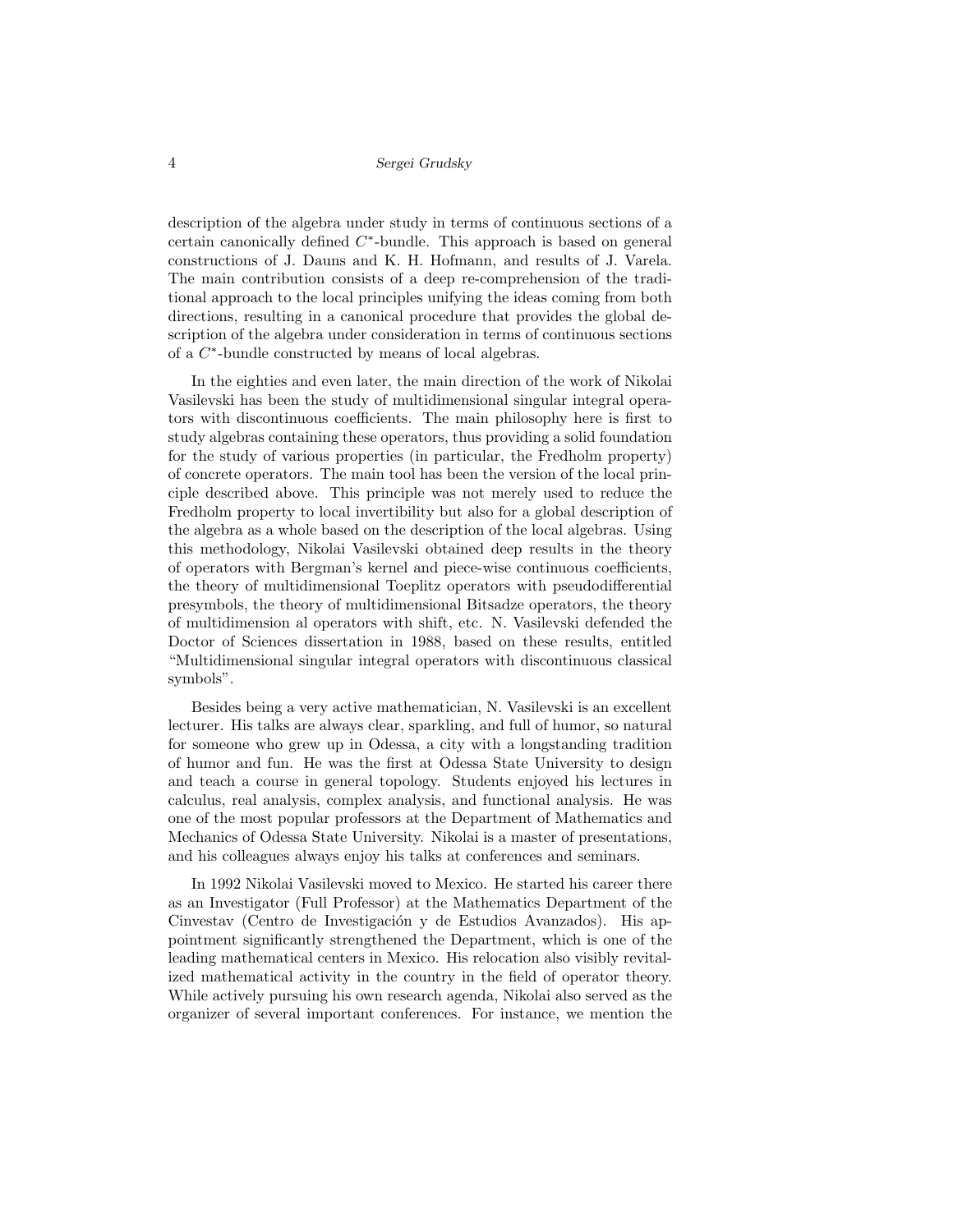(regular since 1998) annual workshop "Análisis: Norte-Sur," and the wellknown international conference IWOTA-2009. He facilitated the relocation to Mexico of a number of other experts in operator theory, including Yu. Karlovich and S. Grudsky.

During his career in Mexico, Vasilevski produced a sizable group of students and younger colleagues; six young mathematicians have received a Ph.D. degree under his supervision.

During his life in Mexico, Vasilevski's scientific interests concentrated mainly around the theory of Toeplitz operators on Bergman and Fock spaces. At the end of the 1990s, N. Vasilevski discovered a quite surprising phenomenon in the theory of Toeplitz operators on the Bergman space. Unexpectedly, there exists a rich family of commutative  $C^*$ -algebras generated by Toeplitz operators with non-trivial defining symbols. In 1995 B. Korenblum and K. Zhu proved that the Toeplitz operators with radial defining symbols acting on the Bergman space over the unit disk can be diagonalized with respect to the standard monomial basis in the Bergman space. The  $C^*$ -algebra generated by such Toeplitz operators is therefore obviously commutative. Four years later Vasilevski also proved the commutativity of the  $C^*$ -algebra generated by the Toeplitz operators acting on the Bergman space over the upper half-plane and with defining symbols depending only on Im z. Furthermore, he discovered the existence of a rich family of commutative  $C^*$ -algebras of Toeplitz operators. Moreover, it turned out that the smoothness properties of the symbols do not play any role in commutativity: the symbols can be merely measurable. Surprisingly, everything is governed by the geometry of the underlying manifold, the unit disk equipped with the hyperbolic metric. The precise description of this phenomenon is as follows. Each pencil of hyperbolic geodesics determines the set of symbols which are constant on the corresponding cycles, the orthogonal trajectories to geodesics forming the pencil. The  $C^*$ -algebra generated by the Toeplitz operators with such defining symbols is commutative. An important feature of such algebras is that they remain commutative for the Toeplitz operators acting on each of the commonly considered weighted Bergman spaces. Moreover, assuming some natural conditions on "richness" of the classes of symbols, the following complete characterization has been obtained: A  $C^*$ -algebra generated by the Toeplitz operators is commutative on each weighted Bergman space if and only if the corresponding defining symbols are constant on cycles of some pencil of hyperbolic geodesics. It is also worth mentioning that the proof of this result uses the Berezin quantization procedure in an essential way. Apart from its own beauty, this result reveals an extremely deep influence of the geometry of the underlying manifold on the properties of the Toeplitz operators over the manifold. In each of the mentioned above cases, when the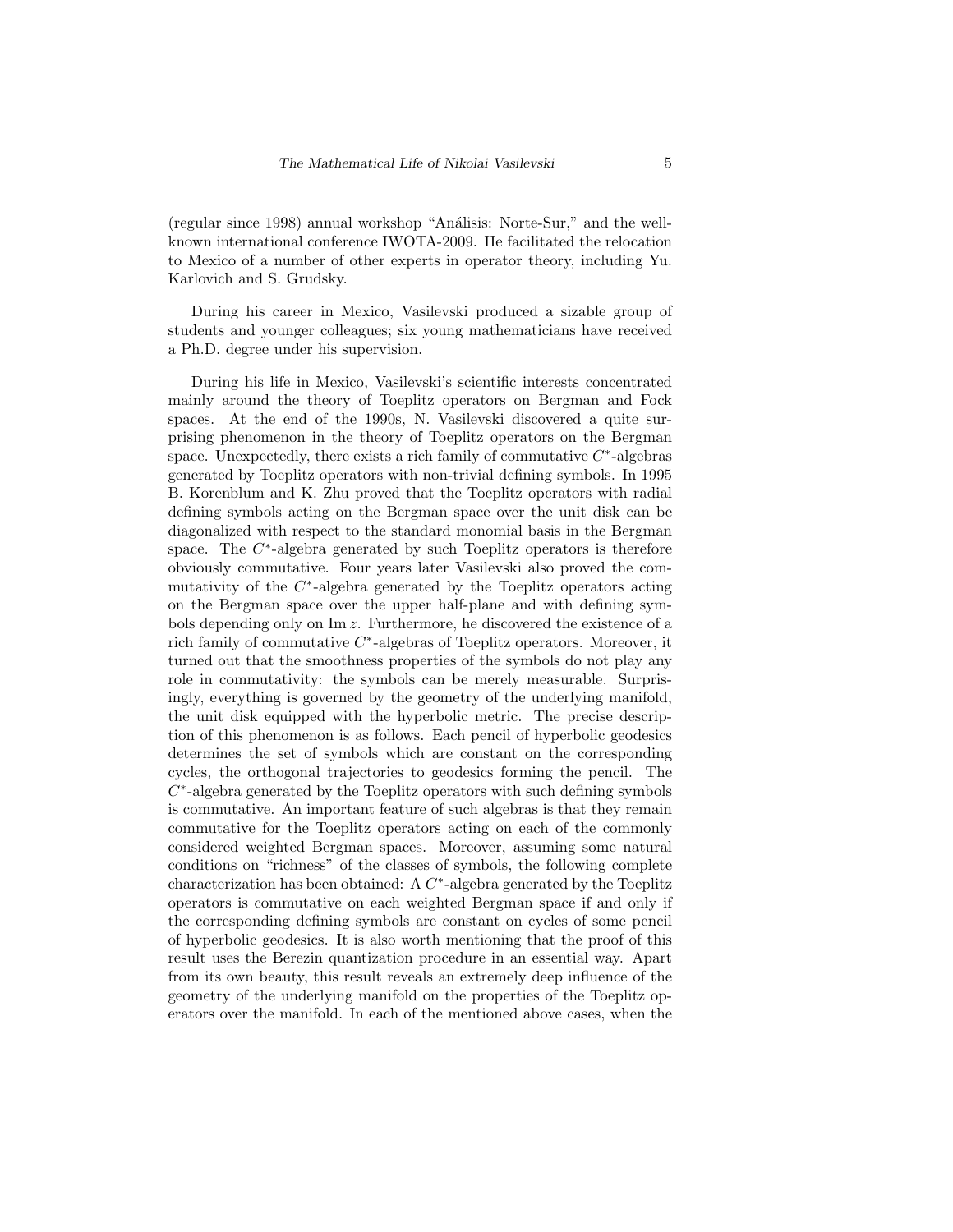algebra is commutative, a certain unitary operator has been constructed. It reduces the corresponding Toeplitz operators to certain multiplication operators, which also allows one to describe their representations of spectral type. This gives a powerful research tool for the subject, in particular, yielding direct access to the majority of the important properties such as boundedness, compactness, spectral properties, and invariant subspaces of the Toeplitz operators under study. This new approach has enabled the solution of a number of important problems in the theory of Toeplitz operators and related areas.

The results of the research in this direction became a part of the monograph "Commutative Algebras of Toeplitz Operators on the Bergman Space" published by N. Vasilevski in Birkhauser-Verlag in 2008.

The extension of the above result from the unit disk to the unit ball was recently done by Nikolai together with his Mexican colleague Raul Quiroga. Geometry again played an essential role in this study. The commutativity properties of Toeplitz operators here are governed by the so-called Lagrangian pairs, pairs of orthogonal Lagrangian foliations of the unit ball with certain distinguished geometrical properties. The leaves of one of these foliations always turn out to be the orbits of a maximal abelian subgroup of biholomorphisms of the unit ball. The result says that, given any Lagrangian pair, the  $C^*$ -algebra generated by Toeplitz operators, whose generating symbols are constant on the leaves being orbits, is commutative on each commonly considered weighted Bergman space on the unit ball.

The program of studying commutative algebras generated by Toeplitz operators as well as the development of various related problems, initiated by N. Vasilevski, is now being carried out by growing groups of mathematicians in different research centers.

During his twenty years at the Cinvestav, Nikolai Vasilevski has consistently applied the best traditions of the Russian mathematical school in his training of young talented Mexican researchers. The constantly growing group of his coauthors, colleagues, and students is an established part of the "Mexican school of Toeplitz operators"—an expression heard more and more at international conferences.

#### Selected papers by Nikolai Vasilevski

- 1. Vasilevski N. L., On a class of singular integral operators with kernels of polar-logarithmic type, Izvestija Akad. Nauk SSSR ser. matem. 40:1 (1976), 131–151 (In Russian). English translation: Math. USSR Izvestija 10:1 (1976), 127–143.
- 2. Vasilevski N. L., Two-dimensional Mikhlin-Calderon-Zygmund operators and bisingular operators, Sibirski Matematicheski Zurnal 27:2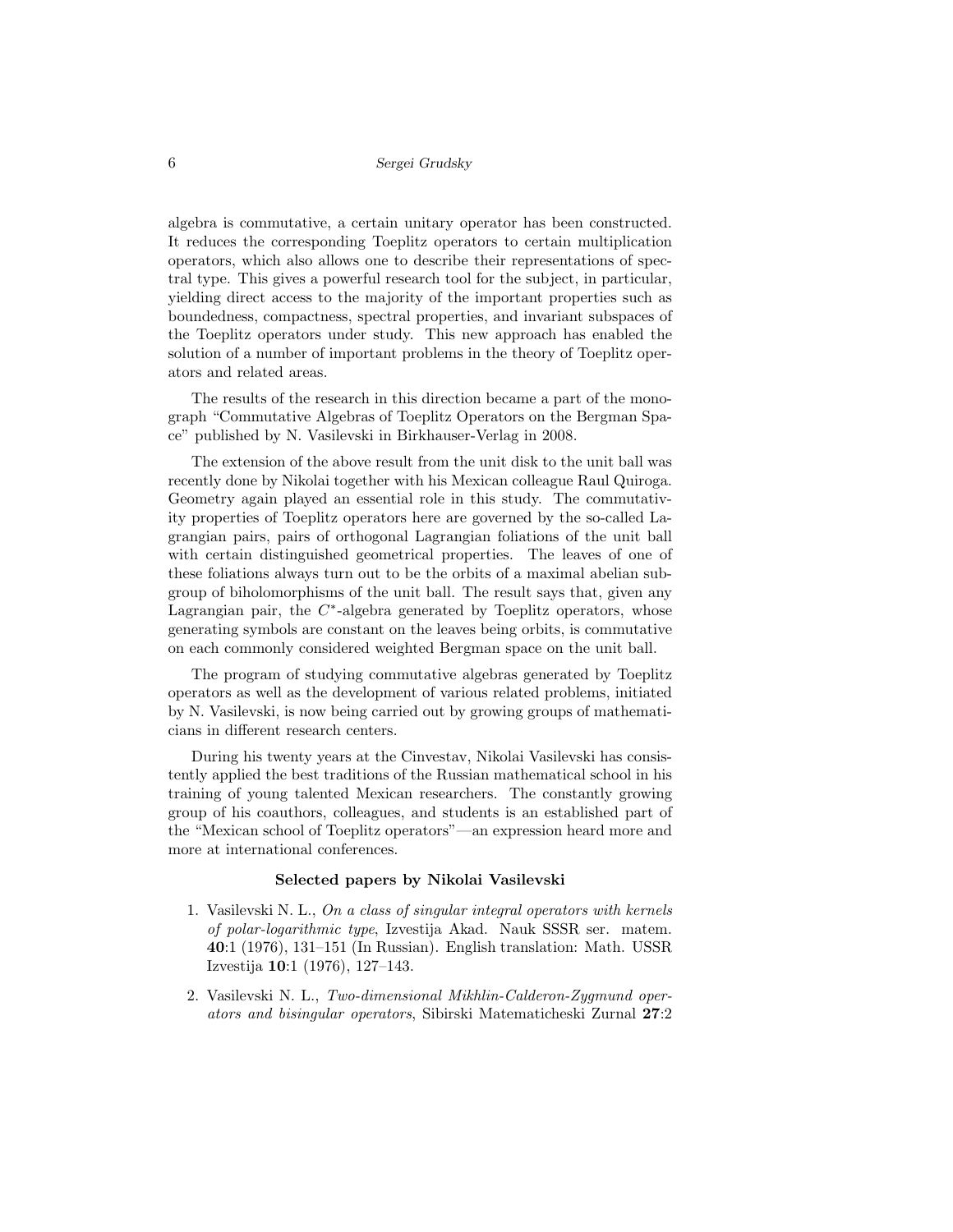(1986), 23–31 (In Russian). English translation: Siberian Math. J. 27:2 (1986), 161–168.

- 3. Vasilevski N. L., Algebras generated by multidimensional singular integral operators and by coefficients admitting discontinuities of homogeneous type, Matematicheski Sbornik 129:1 (1986), 3–19 (In Russian). English translation: Math. USSR Sbornik 57:1 (1987), 1–19.
- 4. Vasilevski N. L., On an algebra connected with Toeplitz operators on the tube domains, Izvestija Akad. Nauk SSSR, ser. matem. 51:1 (1987), 79–95 (In Russian). English translation: Math. USSR Izvestija 30:1 (1988), 71–87.
- 5. Vasilevski N. L.; Trujillo R., Convolution operators on standard CR manifolds. I. Structural Properties, Integral Equations and Operator Theory 19:1 (1994), 65–107.
- 6. Vasilevski N. L., Convolution operators on standard CR manifolds. II. Algebras of convolution operators on the Heisenberg group, Integral Equations and Operator Theory, 19:3 (1994), 327–348.
- 7. Vasilevski N. L.,  $C^*$ -algebras generated by orthogonal projections and their applications, Integral Equations and Operator Theory 31 (1998), 113–132.
- 8. Vasilevski N. L., On the structure of Bergman and poly-Bergman spaces, Integral Equations and Operator Theory 33 (1999), 471–488.
- 9. Vasilevski N. L., Poly-Fock spaces, Operator Theory. Advances and Applications 117 (2000), 371–386.
- 10. Grudsky S.; Vasilevski N. L., Bergman-Toeplitz operators: radial component influence, Integral Equations and Operator Theory 40:1 (2001), 16–33.
- 11. Vasilevski N. L., Toeplitz operators on the Bergman spaces: Insidethe-Domain effects, Contemporary Mathematics 289 (2001), 79–146.
- 12. Vasilevski N. L., Bergman space structure, commutative algebras of Toeplitz operators and hyperbolic geometry, Integral Equations and Operator Theory 46 (2003), 235–251.
- 13. Grudsky S.; Quiroga-Barranco R.; Vasilevski N. L., Commutative C<sup>\*</sup>algebras of Toeplitz operators and quantization on the unit disk, J. Functional Analysis 234 (2006), 1–44.